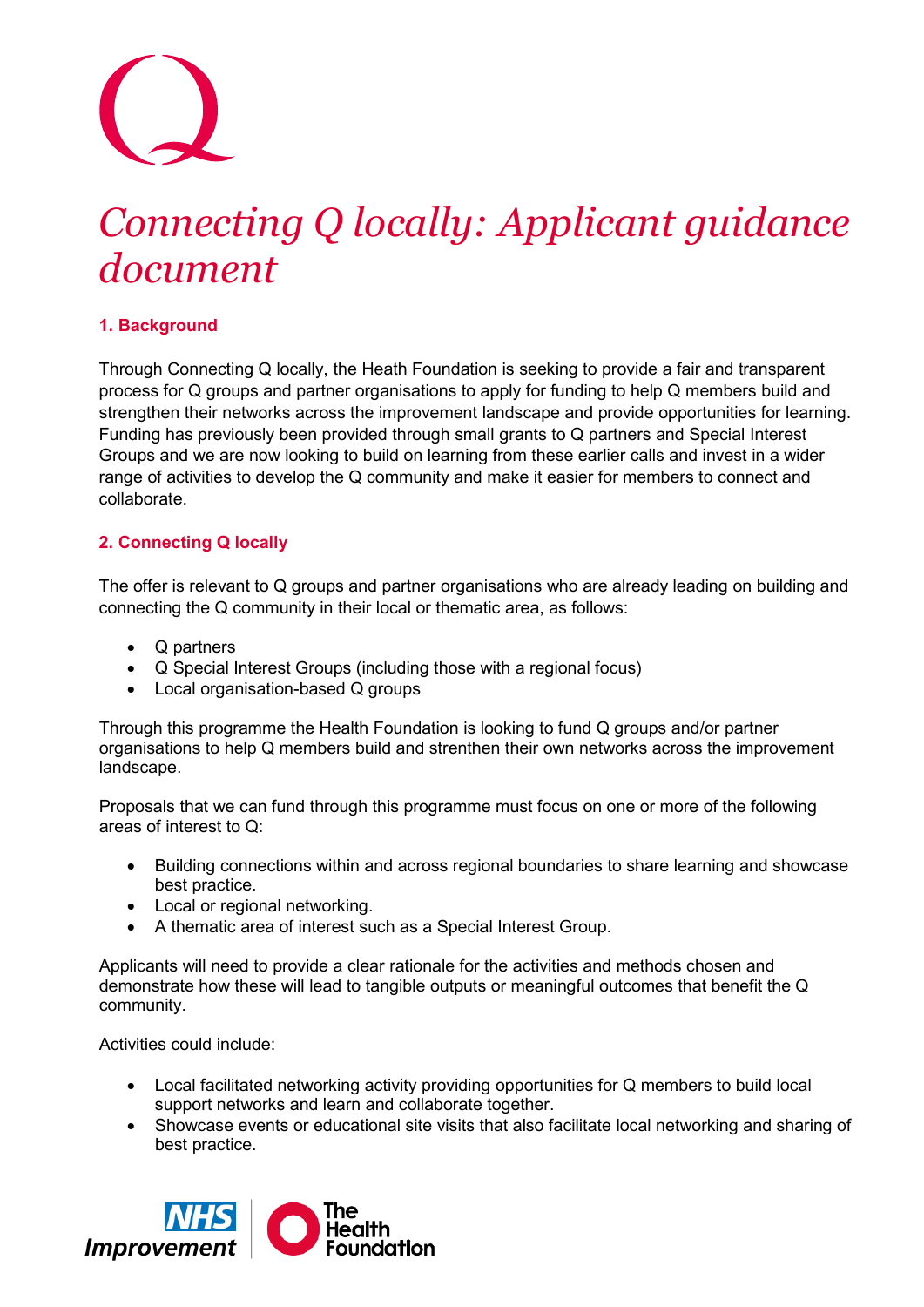• Activity to convene and connect Q members around areas of special interest to build thematic improvement micro networks and support Q members to learn and collaborate together.

Please note the list above is for illustration and is not exhaustive.

# **3. The funding offer**

We have set a limit for this funding - a minimum of £5,000 to a maximum £20,000 for a small number of proposals. Please note that this does not mean that all applications need to be at this maximum level. If we receive good quality applications that require smaller resources or could be delivered in a shorter time scale, we will be pleased to consider them. Proposals that actively demonstrate value for money and build in ideas around sustainability are encouraged.

We are inviting applications from Special Interest Groups, Q partners and organisational groups and have a limited budget for awards therefore we expect this call to be very competitive. You should review the criteria carefully and make your case as clearly as you can.

### **What we will expect to fund**

- Activities that will lead to tangible outputs and/or meaningful outcomes that will support members to learn, connect and collaborate and contribute to a growing sense of community within the Q membership.
- We will fund staff costs that are directly linked to supporting the methods and activities proposed but would not expect these to make up the entirety of funding.
- We will fund reasonable expenses in line with the Q's [Expenses policy.](https://s20056.pcdn.co/wp-content/uploads/2018/08/Q-Expense-Policy.pdf)

### **What we will not fund**

- Activity that does not demonstrate a clear link to Q's [Theory of change.](https://q.health.org.uk/about/q-theory-of-change/)
- Organisational overheads such as costs of premises, management and HR.
- Core staff costs.
- Capital expenditure such as for vehicles or buildings or major items of equipment.
- Staff time for the writing and submission of articles, publications or journals.
- VAT the project will be supported as a charitable grant and as such is not liable for VAT.

### **4. Proposal Timescale**

We will fund proposals for a maximum of 12 months (we understand that timescales will vary depending on what is being proposed). We expect the work to conclude by March 2021.

### **5. Assessment process**

### **5.1 Proposal**

Those applying will need to complete an online application form and provide detailed budgetary information on the total cost of the initiative, what the funds will cover, and details of any co-funding or matched funding.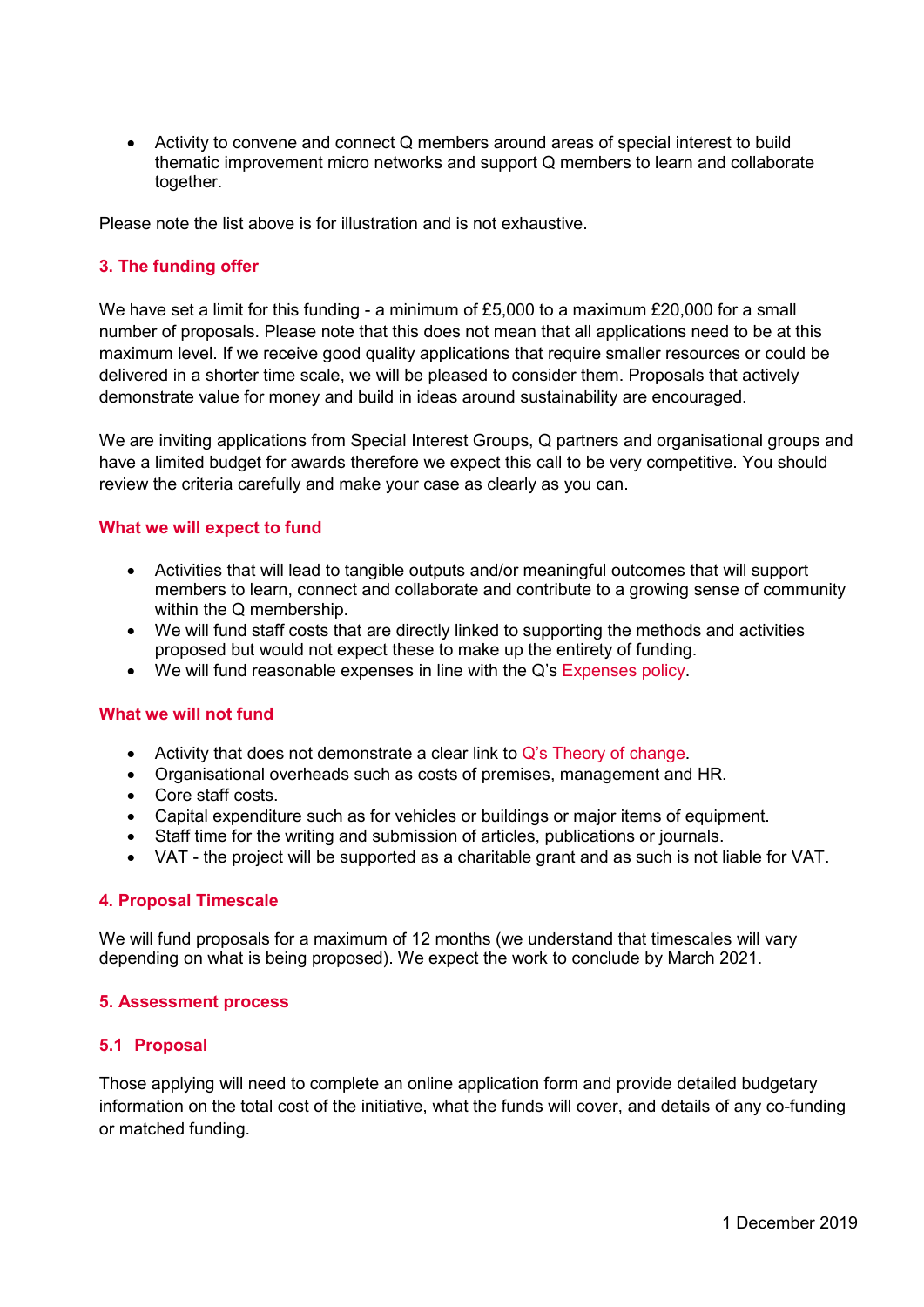# **5.2 Assessment**

An assessment of proposals will be carried out against the criteria laid out in section 5.3 below. Each proposal will be assessed by people who are also Q members. We will let applicants know of our decision as per the timeline in section 5.4. If we require any further information on proposals we will contact applicants directly.

# **5.3 Assessment criteria**

Proposals will be assessed against the following criteria:

- Demonstration that the proposed activity will achieve one or more of the following desired outcomes:
	- Support the growth of Q membership locally.
	- Provide opportunities for Q members to connect and collaborate either locally or around a particular theme.
- A clear case for the activity/methods chosen with indicators of anticipated impact and benefits.
- Demonstration of a clear mechanism of change, ie how will the proposed activity lead to the change that is hoped to be achieved?
- Demonstration that the host organisation is supportive of the work and has a commitment to sustainability post-funding.
- Demonstration of value for money.

# **5.4 Key dates**

| Open for applications                                | Wednesday 4 December 2019 -         |
|------------------------------------------------------|-------------------------------------|
|                                                      | Tuesday 28 January 2020             |
| First information call                               | Tuesday 17 December (12.15 - 13.00) |
| Second information call                              | Thursday 9 January (12.45 - 13.30)  |
| Deadline for Connecting Q locally proposals to be    | Tuesday 28 January 2020             |
| submitted using the online application system (AIMS) |                                     |
| Applicants informed of decision                      | By Monday 2 March 2020              |
| Award agreements finalised                           | By Tuesday 31 March 2020            |
| Work to be completed                                 | By Wednesday 31 March 2021          |

# **6. What we expect from successful teams**

# **6.1 Capture and share knowledge**

Q / The Health Foundation wishes to capture learning on how to best reach out to new audiences and build the Q community. Successful applicants will be expected to:

- Produce a final report covering the approach, context, results, impact and learning as well as a summary financial statement (the format for these will be agreed with successful award holders with Q / the Health Foundation).
- Share any outward facing materials that are produced, eg patient information or tools for health care professionals.
- Share anything of value or interest emanating from the activities to the wider Q community using media such as blogs, Twitter, Q-municate etc (support will be provided by the Q team to do this).